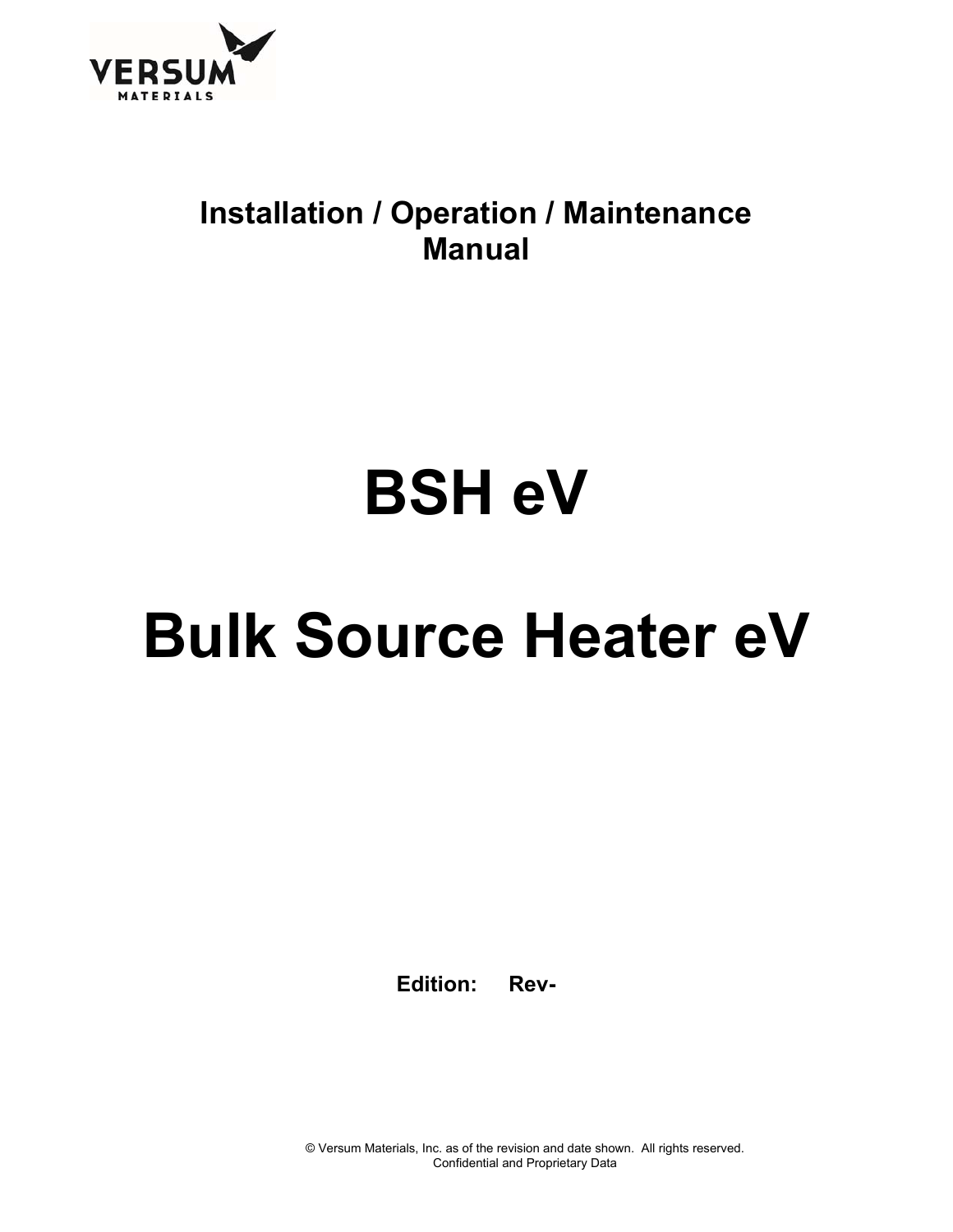

The information and data contained herein are proprietary to Versum Materials, Inc. and are not to be copied, reproduced, duplicated, or disclosed to others, in whole or in part, without prior written consent of Versum Materials, Inc. The information and data should be available only to those with a need to know. Versum Materials, Inc. makes no representation that the information and data is appropriate for the recipient, and each recipient needs to independently evaluate the appropriateness of the information and data for its use.

This Installation and Operation Manual is subject to change without notification. For current technical information please call Product Support at (866)624-7677 from continental U.S., or write Versum Materials, Inc., 1919 Vultee Street, Allentown, PA 18103, attention: Product Support.

Printed in the U.S.A.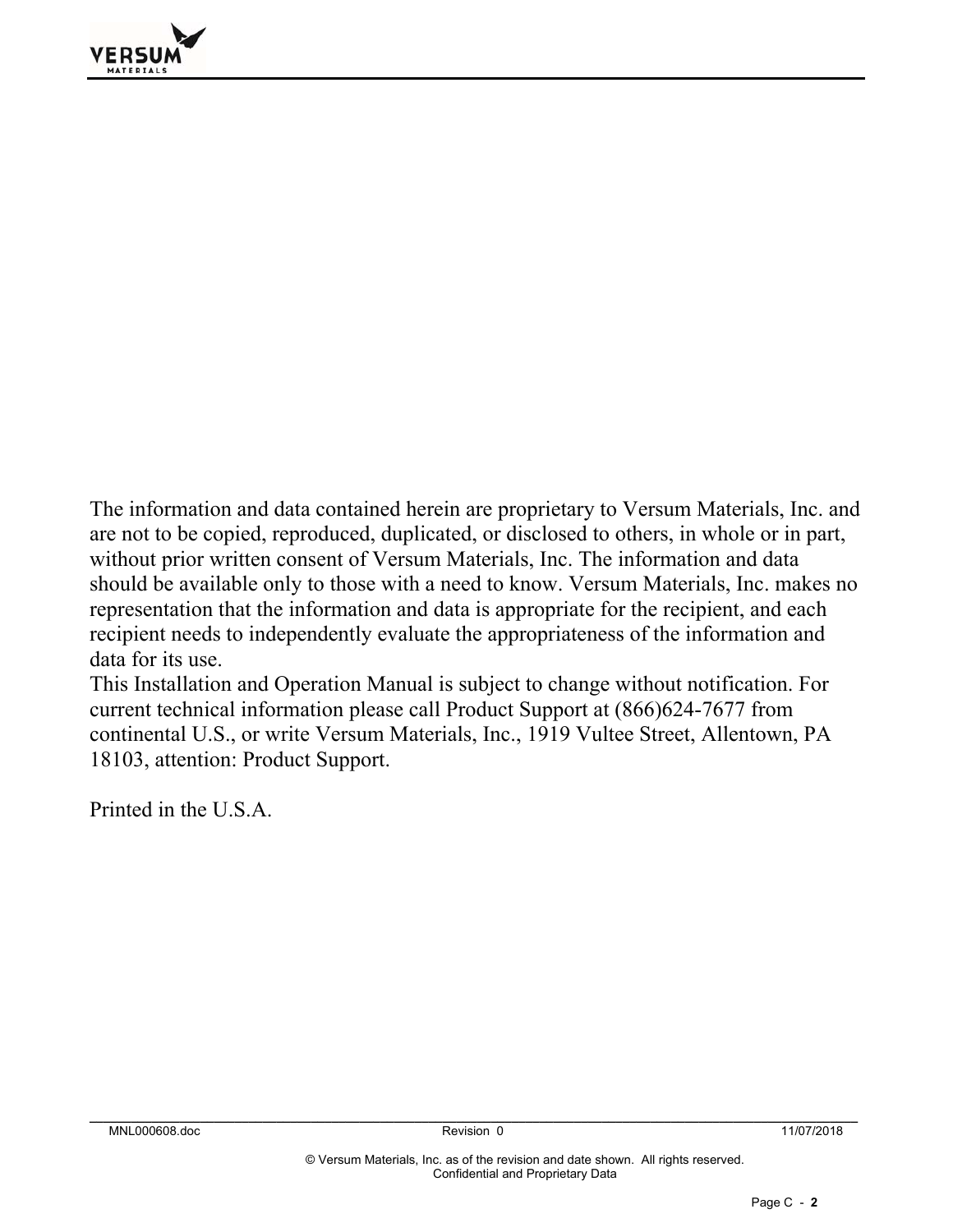

#### **WARRANTY**

Versum Materials, Inc. (hereinafter referred to as "Versum Materials") warrants that: (A) Each new Versum Materials Delivery System is free from defects in material and workmanship under normal use and service for a period of one year from the date of delivery by Versum Materials to the first purchaser.

(B) Each new accessory is free from defects in material and workmanship under normal use and service for a period of one (1) year from the date of delivery by Versum Materials to the first purchaser.

If any product requires service during the applicable warranty period, the purchaser should communicate directly with Versum Materials to determine appropriate repair. Repair or replacement will be carried out at Versum Materials expense subject to the terms of this warranty. It is the responsibility of the customer to perform routine maintenance and periodic calibration.

In no event shall Versum Materials be liable for any incidental, indirect or consequential damages in connection with the purchase or use of any Versum Materials product. This warranty shall not apply to, and Versum Materials shall not be responsible for, any loss arising in connection with the purchase or use of any Versum Materials product which has been repaired by anyone other than an authorized Versum Materials service representative or altered in any way so as, in Versum Materials judgment, to affect its stability or reliability, or which has been subject to misuse or negligence or accident, or which has the unit or lot number altered, effaced or removed, or which has been used otherwise than in accordance with the instructions furnished by Versum Materials. This warranty is in lieu of all other warranties, express or implied, and all other obligations or liabilities on Versum Materials part, and Versum Materials neither assumes nor authorizes any representative or other person to assume for it any other liability in connection with the sale of Versum Materials equipment.

#### **VERSUM MATERIALS DISCLAIMS ALL OTHER WARRANTIES, EXPRESS OR IMPLIED, INCLUDING ANY WARRANTY OF MERCHANTABILITY OR OF FITNESS FOR A PARTICULAR PURPOSE OR APPLICATION.**

Address:

 Versum Materials, Inc. 1919 Vultee Street Allentown, PA 18103, U.S.A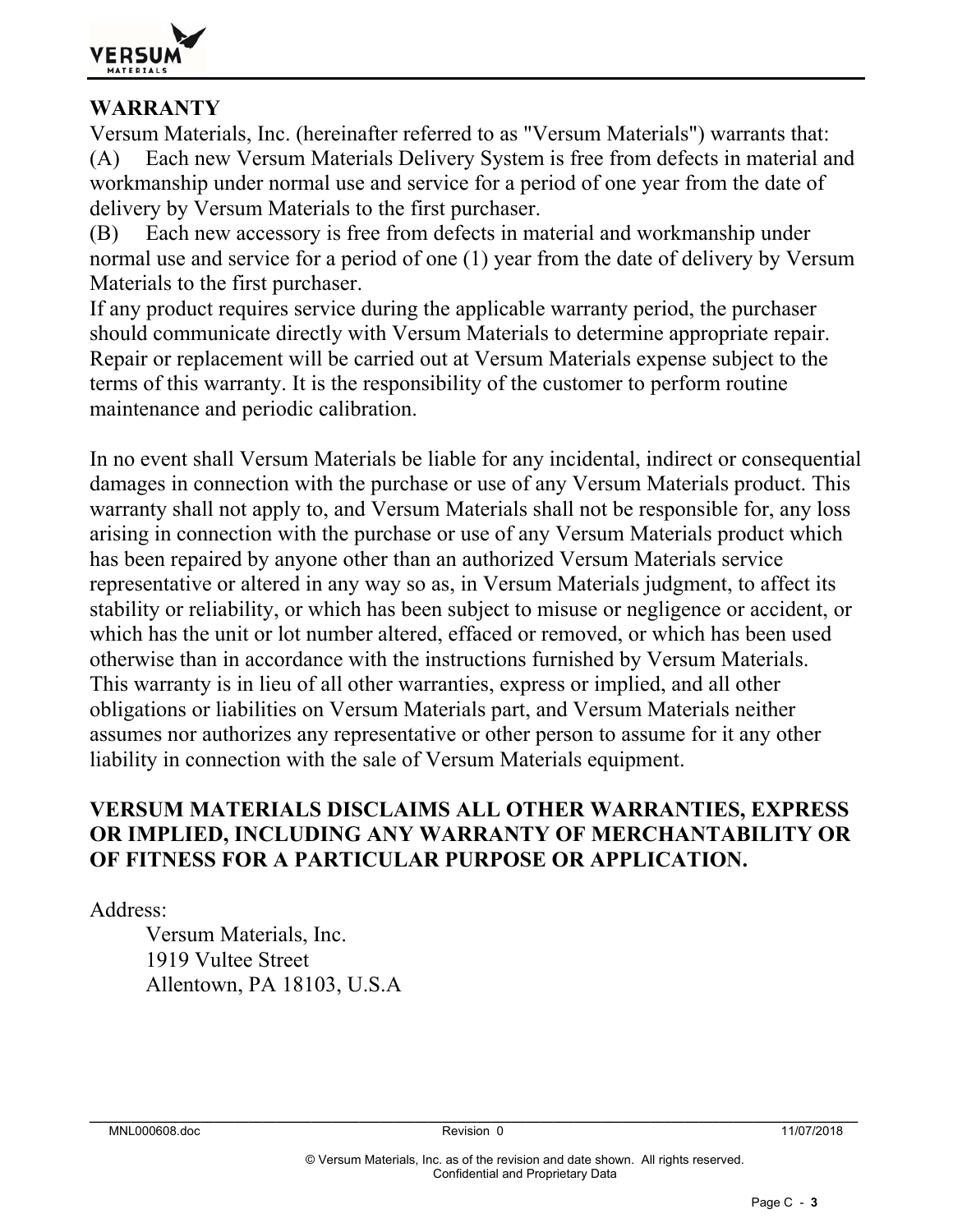

### **Revision Control Summary**

| <b>Chapter</b>                                        | <b>Revision</b> | <b>File Name</b> |  |
|-------------------------------------------------------|-----------------|------------------|--|
| <b>Chapter 1 – Safety</b>                             | $Rev-0$         | MNL000620.doc    |  |
| <b>Initial Release</b><br>$\bullet$                   |                 |                  |  |
| <b>Chapter 2 – Installation</b>                       | $Rev-0$         | MNL000609.doc    |  |
| <b>Initial Release</b><br>$\bullet$                   |                 |                  |  |
| <b>Chapter 3 – System Description</b>                 | $Rev-0$         | MNL000610.doc    |  |
| <b>Initial Release</b><br>$\bullet$                   |                 |                  |  |
| <b>Chapter 4 – Operation</b>                          | $Rev-0$         | MNL000611.doc    |  |
| <b>Initial Release</b><br>$\bullet$                   |                 |                  |  |
| <b>Chapter 5 - Troubleshooting</b>                    | $Rev-0$         | MNL000612.doc    |  |
| <b>Initial Release</b><br>$\bullet$                   |                 |                  |  |
| <b>Chapter 6 – Maintenance</b>                        | $Rev-0$         | MNL000613.doc    |  |
| <b>Initial Release</b><br>$\bullet$                   |                 |                  |  |
| <b>Chapter 7 – Drawings</b>                           | $Rev-0$         | MNL000614.doc    |  |
| <b>Initial Release</b><br>$\bullet$                   |                 |                  |  |
| <b>Chapter 8 – Spare Parts</b>                        | $Rev-0$         | MNL000615.doc    |  |
| <b>Initial Release</b><br>$\bullet$                   |                 |                  |  |
| <b>Chapter 9 – Facilitation and Startup Checklist</b> |                 |                  |  |
| <b>Initial Release</b><br>$\bullet$                   | $Rev-0$         | MNL000616.doc    |  |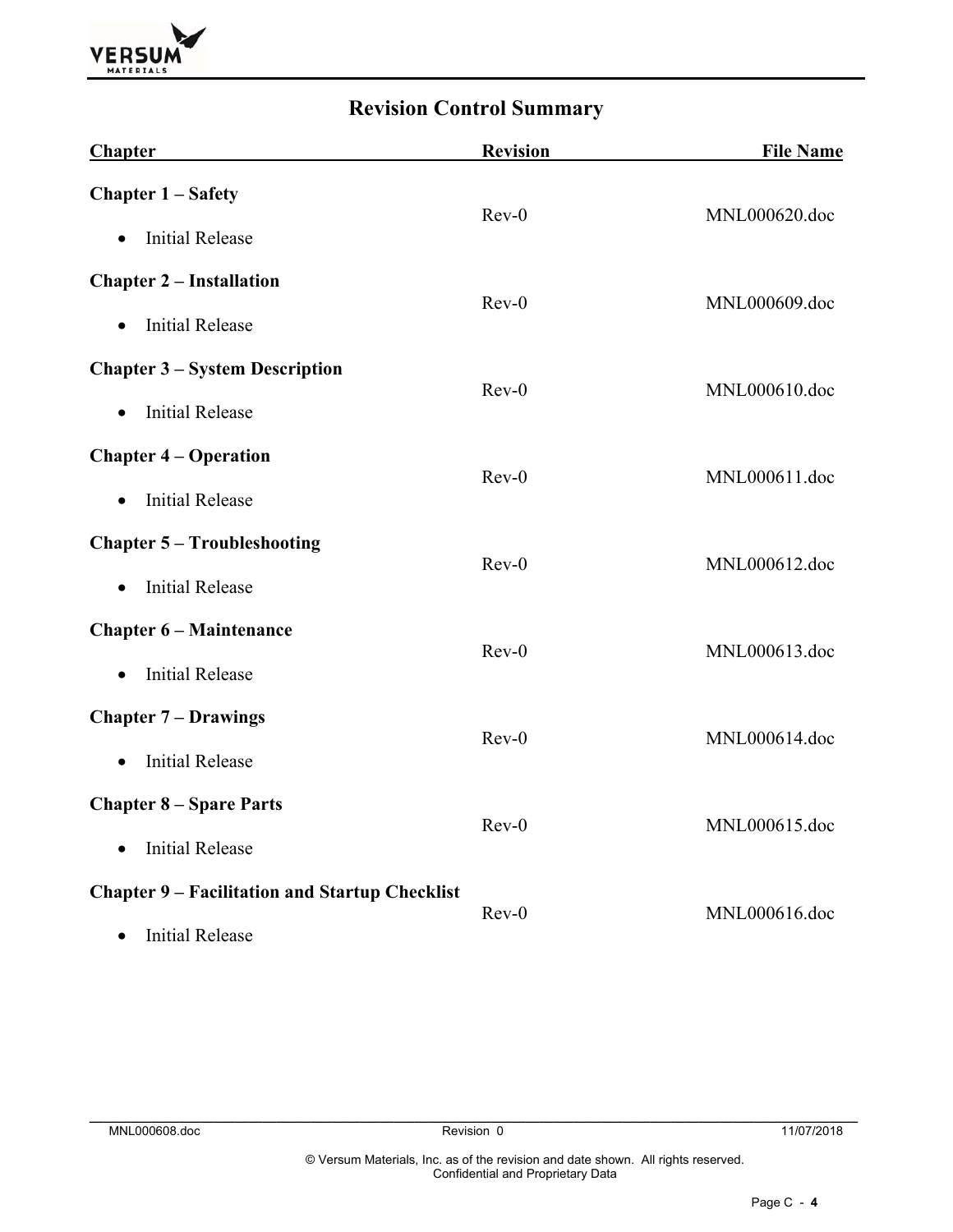

## **TABLE OF CONTENTS**

| <b>Chapter 1</b> | <b>Safety Warnings</b>    |                                                     |          |  |  |  |
|------------------|---------------------------|-----------------------------------------------------|----------|--|--|--|
|                  | Section 1                 |                                                     | $1 - 2$  |  |  |  |
|                  | Section 2                 |                                                     | $1 - 5$  |  |  |  |
|                  | Section 3                 |                                                     | 1-5      |  |  |  |
|                  | Section 4                 |                                                     | $1 - 7$  |  |  |  |
|                  | Section 5                 |                                                     | $1 - 7$  |  |  |  |
|                  | Section 6                 |                                                     | $1 - 7$  |  |  |  |
|                  | Section 7                 |                                                     | $1 - 8$  |  |  |  |
|                  | Section 8                 |                                                     | 1-8      |  |  |  |
|                  | Section 9                 | Typical Minimal Lockout or Tagout System Procedures | $1 - 9$  |  |  |  |
|                  | Section 10                |                                                     | $1 - 13$ |  |  |  |
|                  | Section 11                |                                                     | $1 - 18$ |  |  |  |
|                  | Section 12                | Safety Literature for Handling of Nitrogen Supply   | $1 - 18$ |  |  |  |
| <b>Chapter 2</b> | <b>Installation</b>       |                                                     |          |  |  |  |
|                  | Section 1                 |                                                     | $2 - 2$  |  |  |  |
|                  | Section 2                 |                                                     | $2 - 2$  |  |  |  |
|                  | Section 3                 |                                                     | $2 - 3$  |  |  |  |
|                  | Section 4                 |                                                     | $2 - 5$  |  |  |  |
|                  | Section 5                 | Explosive Atmosphere (ATEX) Installations           | $2 - 33$ |  |  |  |
| <b>Chapter 3</b> | <b>System Description</b> |                                                     |          |  |  |  |
|                  | Section 1                 |                                                     | $3 - 2$  |  |  |  |
|                  | Section 2                 |                                                     | $3 - 10$ |  |  |  |
|                  | Section 3                 |                                                     | $3 - 20$ |  |  |  |
| <b>Chapter 4</b> | Operation                 |                                                     |          |  |  |  |
|                  | Section 1                 |                                                     | $4 - 2$  |  |  |  |
|                  | Section 2                 |                                                     | $4 - 14$ |  |  |  |
|                  | Section 3                 |                                                     | $4 - 15$ |  |  |  |
|                  | Section 4                 |                                                     | $4 - 17$ |  |  |  |
|                  | Section 5                 | System Shutdown and Startup - Planned / Unplanned   | $4 - 24$ |  |  |  |
| <b>Chapter 5</b> | Troubleshooting           |                                                     |          |  |  |  |
|                  | Section 1                 |                                                     | $5 - 2$  |  |  |  |
|                  | Section 2                 | Cylinder Heater Overtemperature Reset Procedure     | $5 - 8$  |  |  |  |
|                  |                           |                                                     |          |  |  |  |